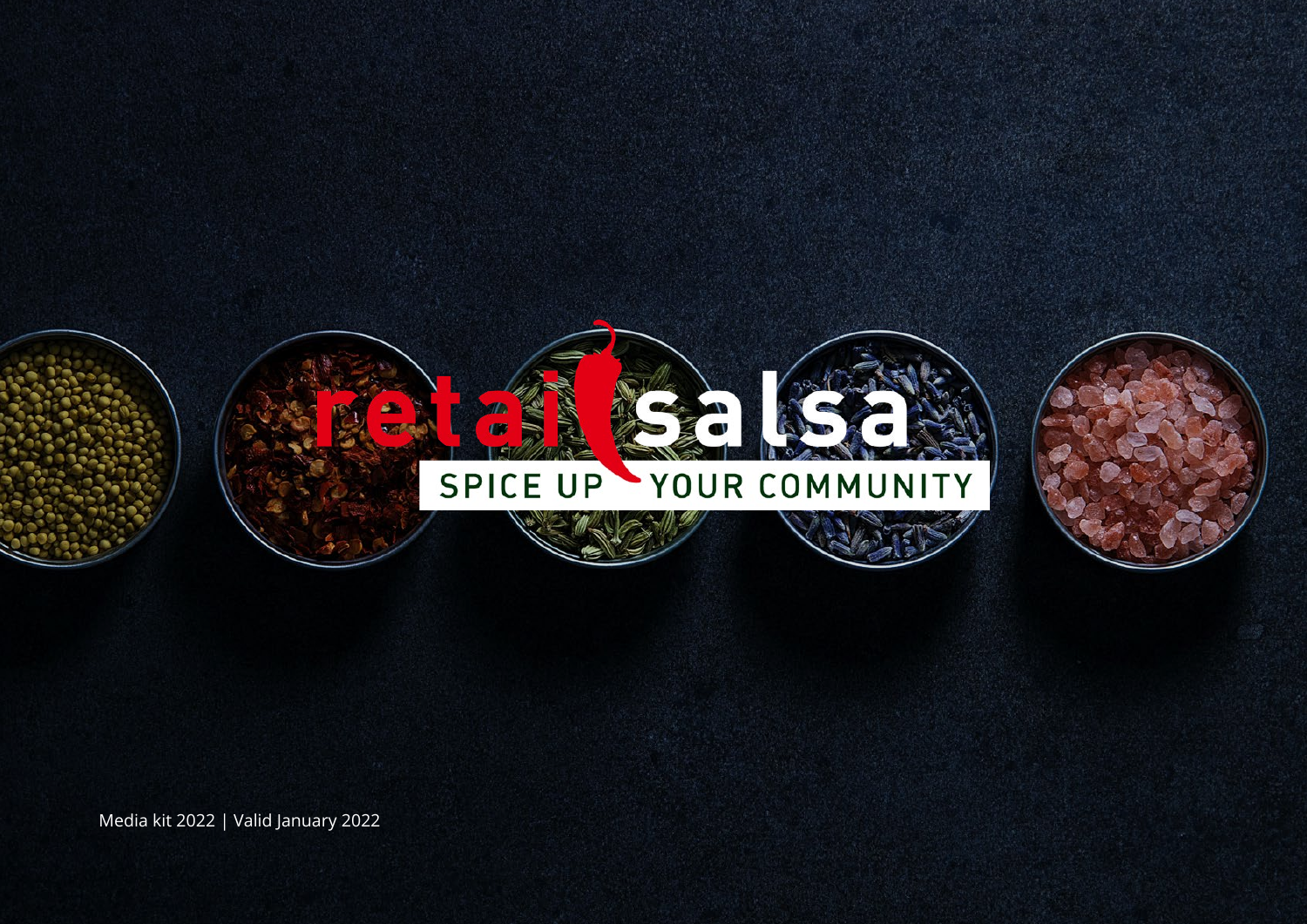# **retail salsa**



### The virtual webtalk for retailers, suppliers and independent experts

Tomatoes, garlic, chilies, limes, onions and spice to die for! Salsa makes a dish something very special. That's why we've created "retail salsa - Spice up your community", a new and spicy format to discuss unique ingredients of successful customer journeys and use cases from the retail industry. After all, every retailer wants to meet the tastes of their customers. Together with you, we will find out what flavors customers like and help retailers with the right mix of spices.

### The Hosts

"retail salsa – Spice up your community" is the virtual webtalk that brings independent retailers and industry experts to discuss the components of a successful customer journey. In so doing, we provide the ideal mix through sharing insights and experiences. retail salsa is hosted by iXtenso - Magazine for Retail and EuroShop - The world's no.1 retail trade fair.

### Theme plan

2022/02/23 – IoT 2022/03/16 – Scan & Go 2022/04/27 – Workforce Management 2022/05/04 – Mobile Payment  $2022/05/18 - ESL$ 2022/06/22 – Visual Merchandising 2022/08/31 – Instore Marketing 2022/09/21 – Sustainability 2022/10/19 – Omnichannel 2022/11/23 – Lighting - Lighting design & concepts 2022/12/07 – Shopfitting / Planning - Shop Design 2023/01/18 – Refrigeration & refrigerated cabinets 2023/02/08 – Food Service Equipment 2023/02/22 – Materials & Surfaces

A project by:



**[www.retail-salsa.](http://retail-salsa.de)com**

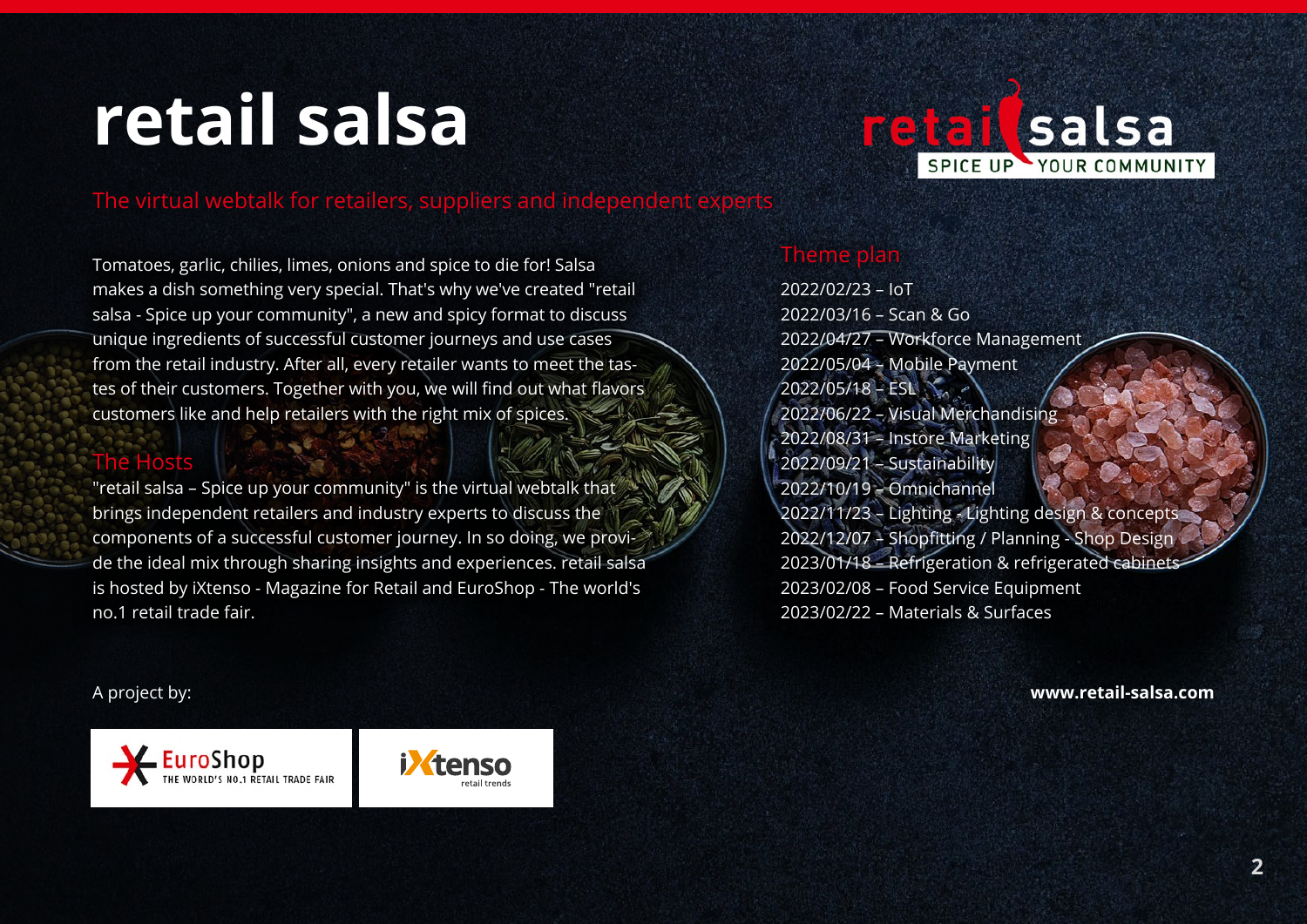retail salsa

### Webtalk | Be part of it!

### Expect the following servies:

- You take part in the talk with your expert and your company's identity.
- Theme, content and language version will be decided with your input. The kitchen is yours!
- The webtalk is not a product pitch. Rather an informative and interactive event.
- The best case is you providing real examples from your customers' experiences with your solutions. Let them tell us how good it tastes!
- With your confirmed participation, your company's name and logo will be embedded within all communication and marketing concerting this session – you achieve maximal exposure.
- Landing page for retail salsa: [www.retail-salsa.](http://retail-salsa.de)com, Website iXtenso,

EuroShop.mag; Newsletter iXtenso, EuroShop and EuroCIS; Social-Media-Channels iXtenso, EuroShop and EuroCIS).

- Conforming to GDPR, contact data of participants is supplied to the sponsoring partner.
- All active participants receive access to the recorded webtalk to give them your recipe ideas for their future dishes.
- Future audiences are able to access the webtalk with their registration. Good food is made to be shared!
- Additionally, a review article is presented within EuroShp.mag and iXtenso in which your company's participation and ideas are explained.

**IXTENSO NEWSLETTER**

**3.480**

**22 %**

Subscribers

Opening rate

### **EUROSHOP- AND EUROCIS-NEWSLETTER**

**150.000 20 %**

Subscribers

Opening rate

### **IXTENSO.DE EUROSHOP.MAG 28.000** Monthly visits **19.500**  Monthly page impressions

Price € 6,000

**SOCIAL MEDIA CHANNELS** ලු in